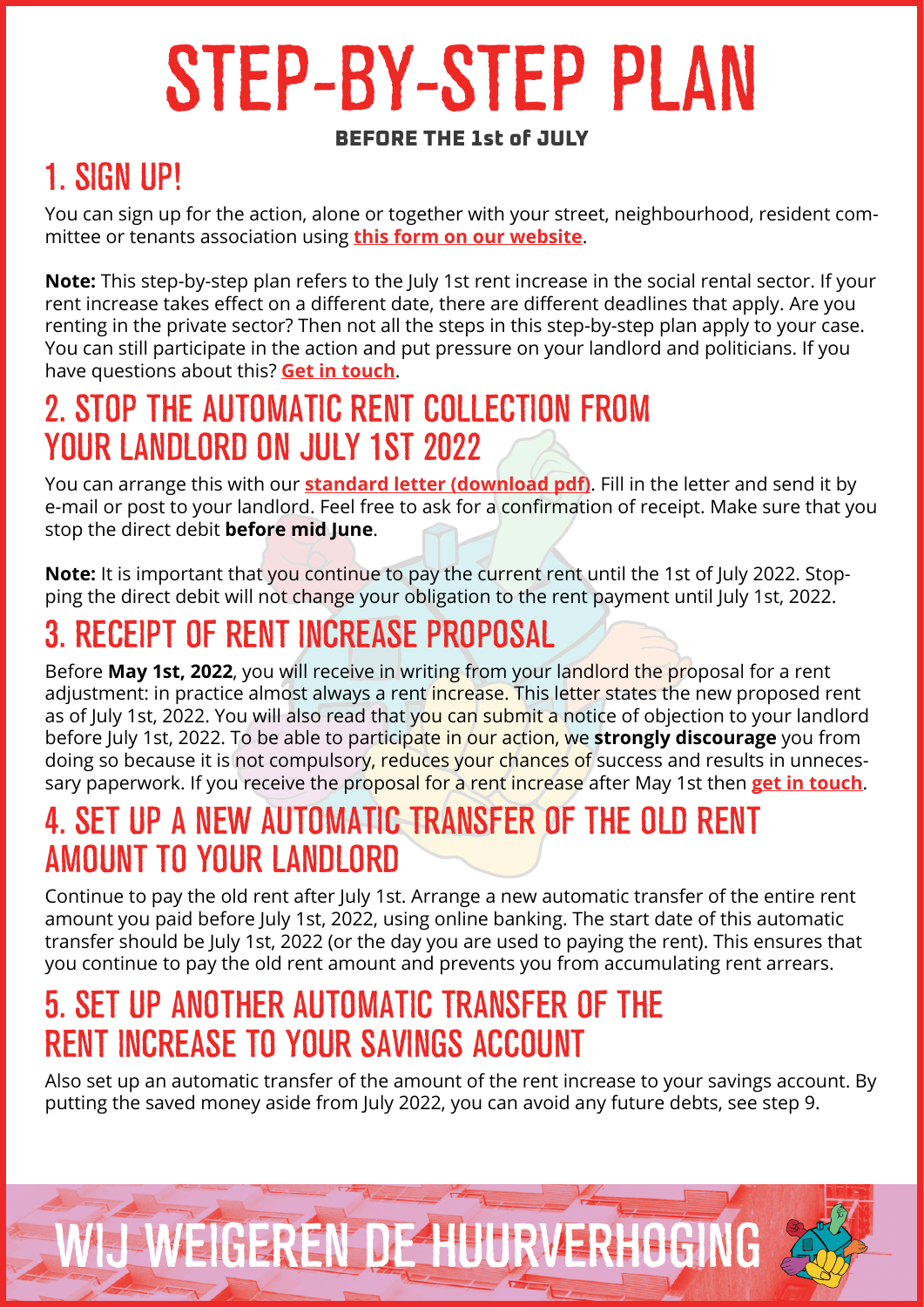# STEP-BY-STEP PLAN

#### AFTER THE 1st of JULY

You have already taken the most important steps! Please note that you are not doing anything that it is illegal. You can always stop participating in our action and reverse the steps mentioned above. Read what the **[Juridisch Loket](https://www.juridischloket.nl/wonen-en-buren/huurwoning/bezwaar-huurverhoging/#hoe-maak-ik-bezwaar-tegen-de-huurverhoging)** has to say about the legal possibility of refusing a rent increase.

From experience we know that these first steps might be scary for some tenants. It is therefore advised to maintain regular contact in order to support each other in this action. We will continue pushing the action and demands to landlords and politicians through media and direct actions.

#### 6. YOU CONTINUE TO PAY THE OLD RENT

**After the 1st of July** you continue to pay the old rent and put the amount of the rent increase into your savings account each month, as described above. Your landlord's rent collection agency might notice that you have not paid the rent increase and send you an automatically issued payment reminder. The collection agency might send you a payment reminder for the rent arrears. The landlord or the collection agency does not have a legal basis on sending a reminder. Therefore, you are not in debt arrears.

#### 7. PAYMENT REMINDERS

!

The landlord might continue to send regular payment reminders whose tone can become increasingly threatening. These letters have no legal basis. 1st reminder, 2nd reminder, demand, last warning, pass on data to the municipality, pass on data to the collection agency, threaten with a bailiff: landlords are persistent and intimidating, while these letters are not permitted by law: after all, you are not in debt arrears.

It is also possible that your landlord contacts you by telephone about your "debt" and attempts to negotiate payments. You only have to say that you are not in debt arrears and that the landlord needs to sort this out internally.

### 8. RECEIPT OF REGISTERED LETTER

If you have not submitted a notice of objection to your landlord before July 1st and you have not paid the rent increase, the landlord can only do one thing. They have to send you a registered letter within three months after July 1st (so **before October 1st** of that year). In this letter, the landlord repeats his rent increase proposal from the 1st of May. This is the legal route the landlord must follow in order to obtain the rent increase. The letter is registered because the landlord must be able to prove to the Huurcommissie (Rent Assesment Comittee) at a later date that the tenant was aware of the proposal.

## WIJ WEIGEREN DE HUURVERHOGING